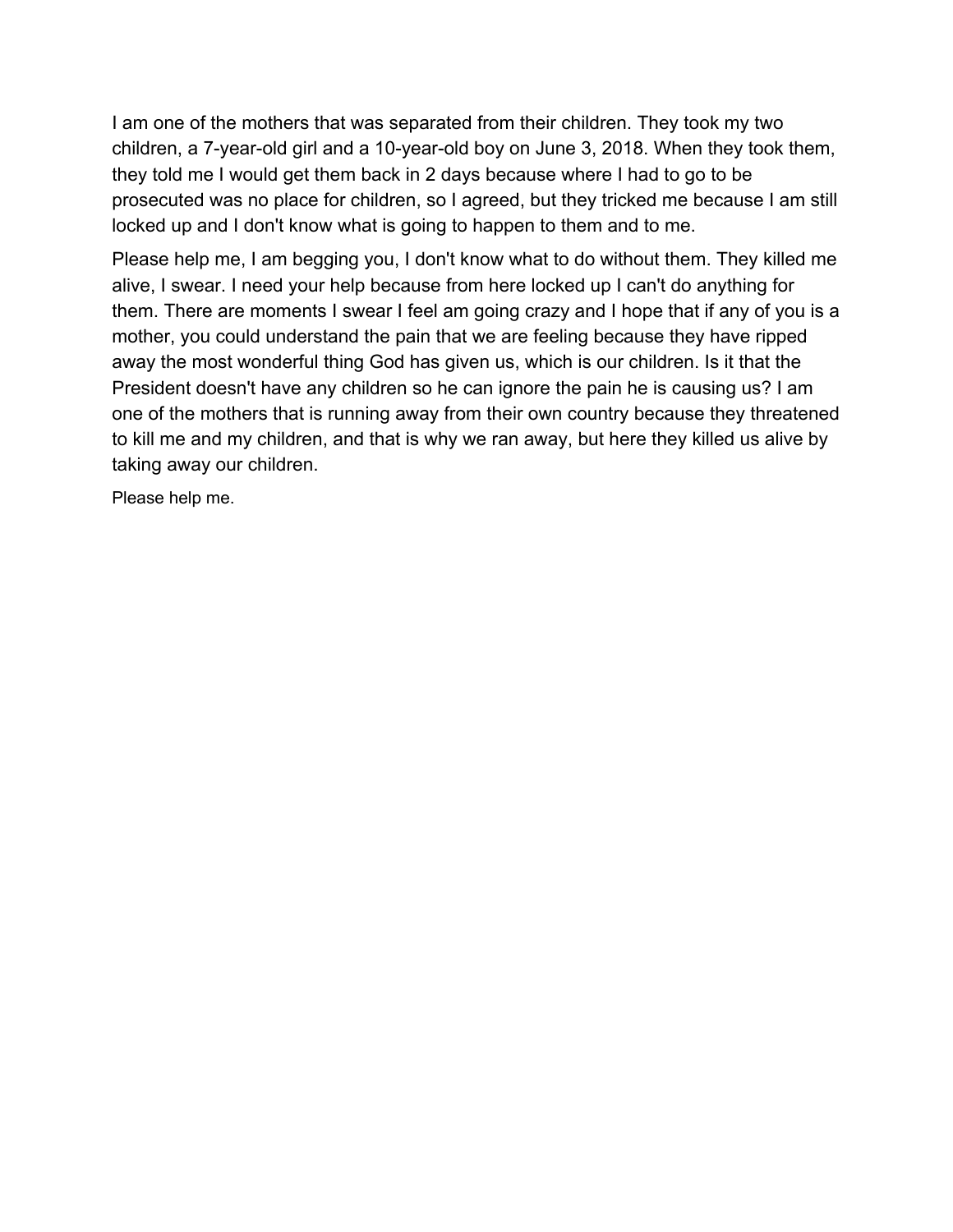Yo soy una de las jyadees que nos quitaron a les tres hijos ami me gu Teoreta, mis dos finos una niña de siete años y un niño de diez años me les gustaron el Tres de sumie 2018 cuando ve los qutaren divieron que me los davant a les des clients dispues porque yo tenia que is a ona yeye ligar 170 era un lugar para

m

گیا ہے

یا

لا

کے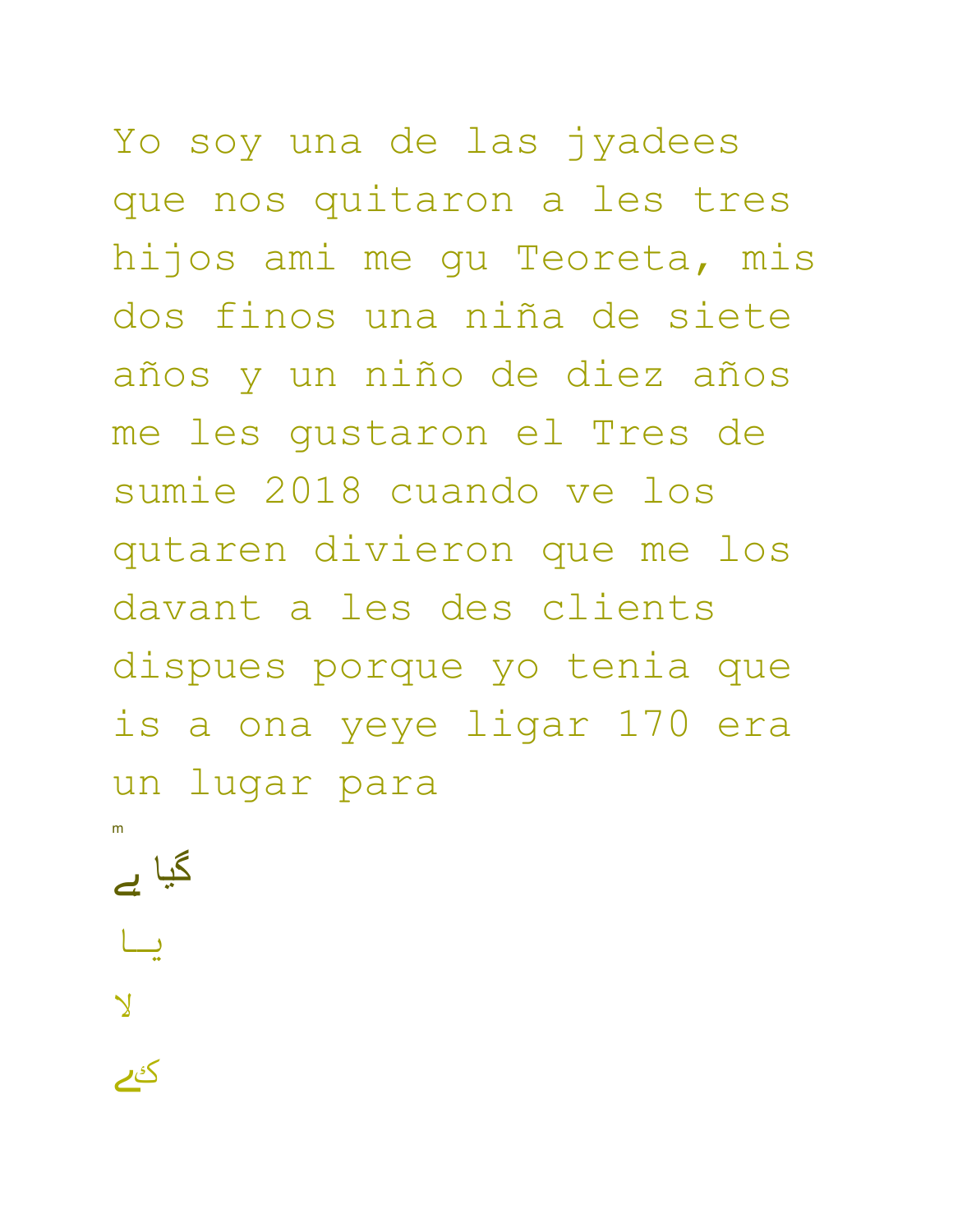be TL.  $\overline{3}$ **CCMA**  $171\epsilon$  engañaron porque yo 5.90 encerrado y 37 se que va pasey con ellos Yo Conmge - por favor ayuste me se los suplica nose. que aScr sin ellos me motaren en Vide Se les jugo nesesito de su ayuda porque,

س ے موا 3 به ای

ge  $7.$ 

 $S$ 

س س<u>ے</u> ان  $\tilde{C}$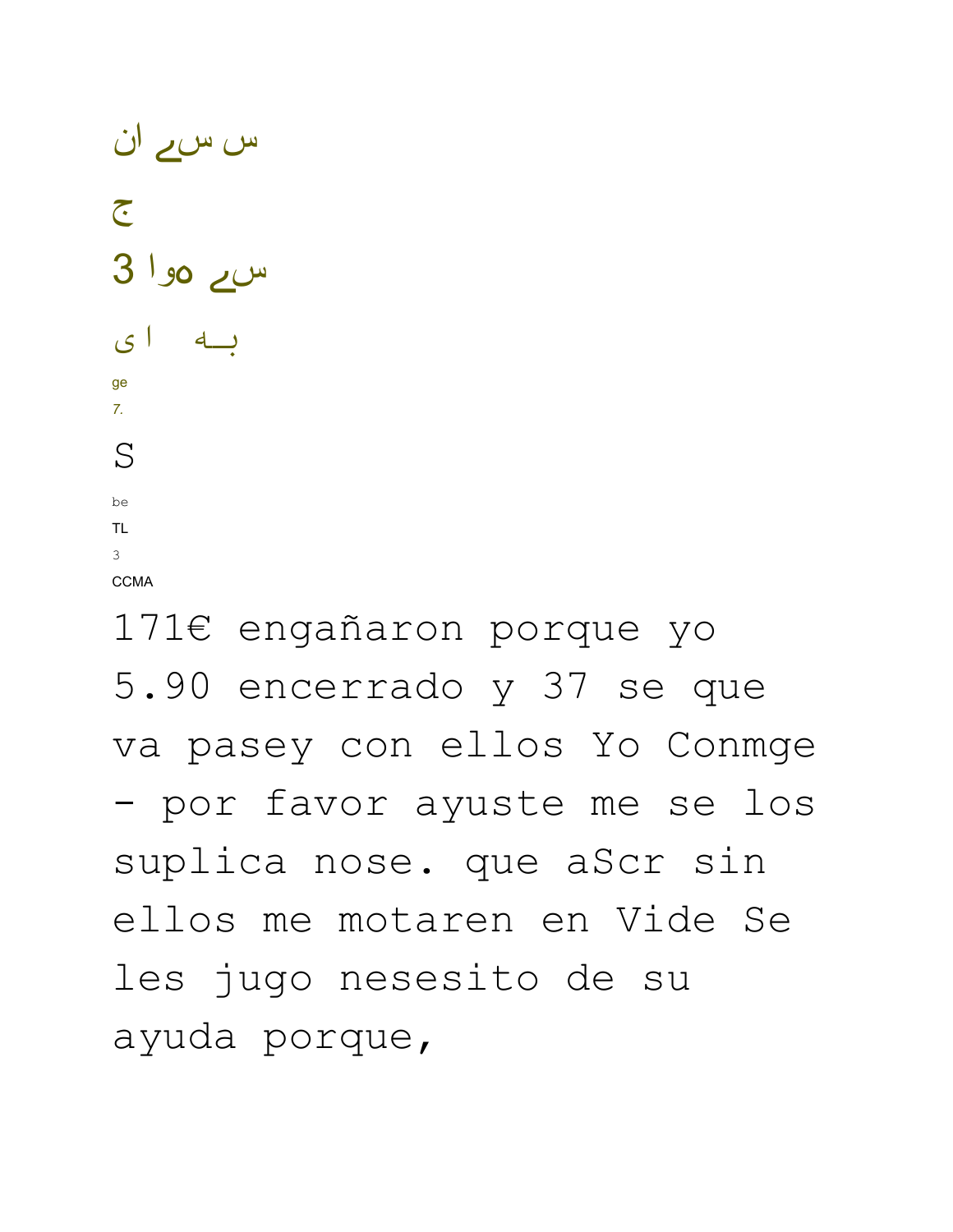yo gariencescada me puedo aser sada por e lles ay rotas que siento que me voy 9. Volver becaSe les tiro especo que Si alguna de u>Tedes S Madres  $\epsilon$ . Cesprenda el dolor que sentimos nosotros porque nos are la parem lo mas linda que dios jres die que son los hijos sera que el presente ho tiene las peger que no piense el dolor que nos esta causando yo soy una de las madres wienie wye ndk da su 24.2 porq nes Amenasero con patarnas A Mi